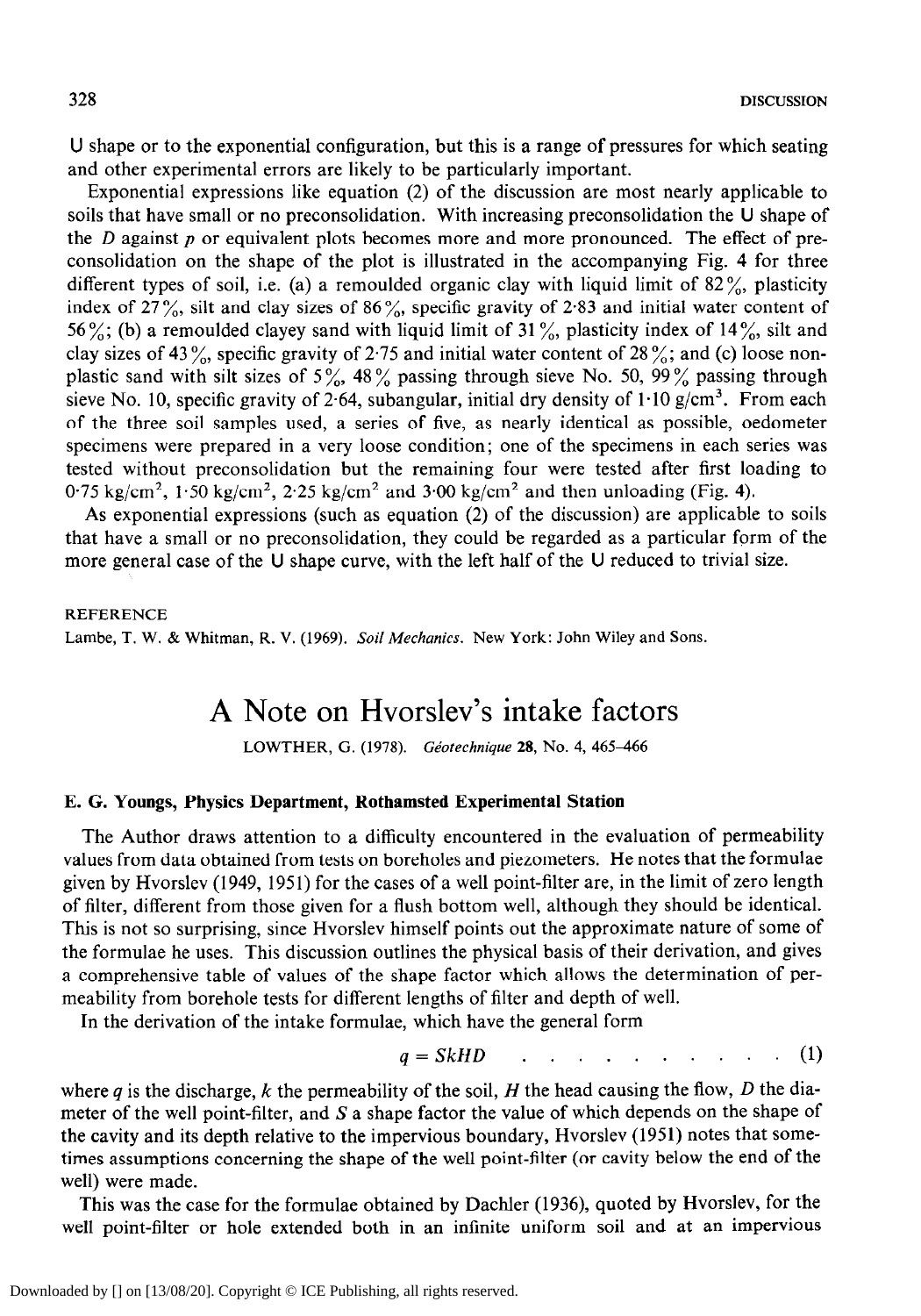boundary. Hvorslev notes particularly that Dachler emphasized that the formulae can provide only approximate results when they are applied to cylindrical intake or well points.

Dachler's formula for a well point-filter or cavity extended in an infinite uniform soil, in which case the shape factor  $S$  in equation (1) has the form

$$
S = \frac{2\pi L/D}{\ln \{L/D + \sqrt{[1 + (L/D)^2]}\}} \qquad \dots \qquad (2)
$$

was derived on the basis of flow from a line source for which the equipotentials are ellipsoids. It would be expected to be better for a long cavity than for a short one since, when the length is zero, the value of the shape factor reduces to

$$
S = 2\pi \quad . \quad . \quad . \quad . \quad . \quad . \quad . \quad . \quad . \quad . \quad . \tag{3}
$$

that obtained theoretically for a spherical intake cavity. Thus, when compared with that obtained in the experiments of Harza (1935) and graphically by Taylor (1948) (Hvorslev, 1951) for the flush well bottom for which Hvorslev (1951) could find no analytical solution, a large discrepancy must be expected as the Author found.

Similarly, for the well point-filter or cavity at an impervious boundary, Dachler's formula for which  $S$  takes the value

$$
S = \frac{2\pi L/D}{\ln\left\{2L/D + \sqrt{[1 + (2L/D)^2]}\right\}} \qquad \qquad \dots \qquad (4)
$$

assumes the cylindrical cavity to be approximated by a semi-ellipsoid. Thus for a cavity of zero length

$$
S = \pi \quad . \quad . \quad . \quad . \quad . \quad . \quad . \quad . \quad . \quad . \quad . \tag{5}
$$

the theoretical value of the shape factor for a hemispherical cavity at an impervious boundary. This is to be compared with the value

$$
S = 2 \quad \dots \quad \dots \quad \dots \quad \dots \quad \dots \quad \dots \quad (6)
$$

obtained by potential theory for a well bottom flush with the impervious boundary. The discrepancy in this case is not quite so large as when the well point-filter is in an infinite uniform soil.

Hvorslev's tests were designed for confined aquifers. Piezometers and lined tubes are used also in the determination of permeability (hydraulic conductivity) in the groundwater zone near the soil surface for the purpose of land-drainage design (Kirkham, 1946; Luthin, 1957; van Schilfgaarde, 1974). In this situation, however, the upper boundary is a water table and the method requires an initial depression of the water level in the well, followed by an observation of the intake rate. Because of the different boundary condition at the upper surface of the flow region, the shape factors S in the intake formula (equation (1)) in this situation are different from those in Hvorslev's intake formulae. For the tests in unconfined aquifers comprehensive tables of the shape factor, found by electric analogue, have been presented by Youngs (1968). Values calculated from potential theory using a computer by Boast (1969) agreed with the electric analogue values. While these shape factors are not generally applicable to the confined case, the boundary values for the confined and unconfined cases become the same for the well point or cavity at an infinite depth below the upper surface. Thus the shape factors given by Youngs (1968) for cavities at depth below the water table in an infinitely deep soil may be used also in the confined situation for a well point extended in infinite uniform soil. Youngs' table of shape factors shows that there is little change in the shape factor for a given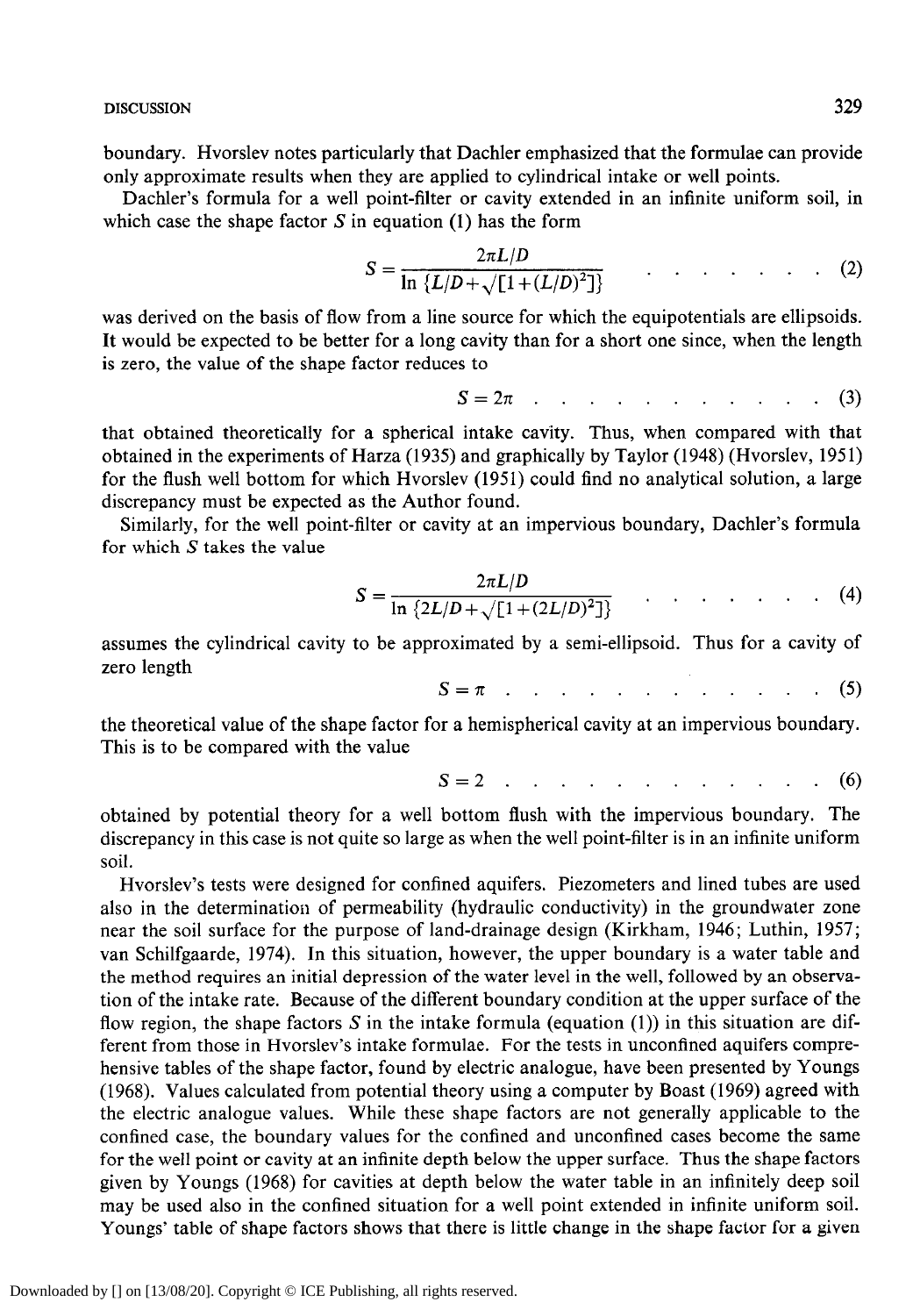cavity when the cavity is deeper than about six well diameters below the water table, especially for small cavity lengths, so that values at the greatest depth given of ten diameters may be taken as those for infinite soil in both the unconfined and confined situations. In Table 1 values given by equation (2) are compared with these electric analogue values. It is seen that agreement is poor for small ratios of *L/D,* the ratio of the length of cavity to diameter, but is within 10%, accurate enough for practical purposes, for  $L/D > 0.8$ . Youngs' value of 2.80 for  $L/D = 0$  agrees well with that of 2.75 given by Hvorslev.

| L/D   | Well point in<br>infinite soil |             | Well point at<br>impervious boundary |             |                   |  |
|-------|--------------------------------|-------------|--------------------------------------|-------------|-------------------|--|
|       | $S_{\rm Y}$                    | $S_{\rm H}$ | $S_{\rm Y}$                          | $S_{\rm H}$ | $S_A$             |  |
| 0     | 2.80                           | 6.28        |                                      | 3.14        | 2.00 <sup>1</sup> |  |
| 0.25  | 4.35                           | 6.34        | 2.40                                 | 3.26        | 3.08              |  |
| 0.5   | 5.30                           | 6.52        | 3.15                                 | 3.56        | 3.78              |  |
| $1-0$ | 6.90                           | 7.13        | 4.55                                 | 4.35        | 5.08              |  |
| 2.0   | 9.30                           | 8.70        | 6.80                                 | 6.00        | 7.18              |  |
| 4.0   | 13.45                          | 12.00       | 10.70                                | 9.05        | 11.05             |  |

Table 1. Comparison of shape factors;  $S_Y$  after Youngs (1968),  $S_H$  from Dachler's (1936) formulae, quoted by Hvorslev (1951), **SA new analogue values** 

<sup>1</sup> Theoretical value.

|                                                 | Values of S for $B/D$                           |                                               |                                               |                                                   |                                                                |                                                                                            |                                              |  |  |
|-------------------------------------------------|-------------------------------------------------|-----------------------------------------------|-----------------------------------------------|---------------------------------------------------|----------------------------------------------------------------|--------------------------------------------------------------------------------------------|----------------------------------------------|--|--|
| L/D                                             | $\infty$                                        | 40                                            | $2-0$                                         | 1.0                                               | 0.5                                                            | 0.25                                                                                       | 0                                            |  |  |
| 0<br>0.25<br>0.5<br>1 <sub>0</sub><br>20<br>4.0 | 2.80<br>4.35<br>5.30<br>6.90<br>9.30<br>$13-45$ | 2.75<br>4.30<br>5.20<br>6.75<br>9.00<br>13.15 | 2.65<br>4.15<br>5.00<br>6.40<br>8.65<br>12.75 | 2.50<br>$3 - 85$<br>4.65<br>5.95<br>8.15<br>12.00 | 2.30 <sup>1</sup><br>3.50<br>4.20<br>5.45<br>7.65<br>$11 - 50$ | 2.15 <sup>1</sup><br>3.30 <sup>1</sup><br>4.00 <sup>1</sup><br>5.301<br>7.401<br>$11 - 20$ | 200<br>3.08<br>3.78<br>5.08<br>7.18<br>11.05 |  |  |

**Table 2. Shape factors for well point-filters** 

<sup>1</sup> Interpolated values.

For the case of the well point at an impervious boundary, values given by Youngs (1968) for cylindrical cavities in deep soils and which rest on a lower impermeable bed may be used as an approximation except for very small values of *L/ D.* These values are also given in Table 1, and are compared with those given by equation (4). Also shown for comparison are newly determined electric analogue values for cases of  $L/D \neq 0$ ; for  $L/D = 0$ , we can take the theoretical value of  $S = 2.0$ . In this case, values given for S by equation (4) are within 12% of the analogue results for *L/D>O.25.* The values taken from Youngs (1968) are poor below *L/D = 0.5,*  but are more accurate than equation (4) for  $L/D > 1.0$ , being only 3% different from the analogue results at  $L/D = 4.0$ .

This discussion indicates the degree of accuracy which may be expected in using the intake formulae given by Hvorslev (1951).

For greater accuracy, Table 2 has been drawn up to take into account the depth of the well point-filter below the impervious layer. The values in Table 2 have been taken from Youngs